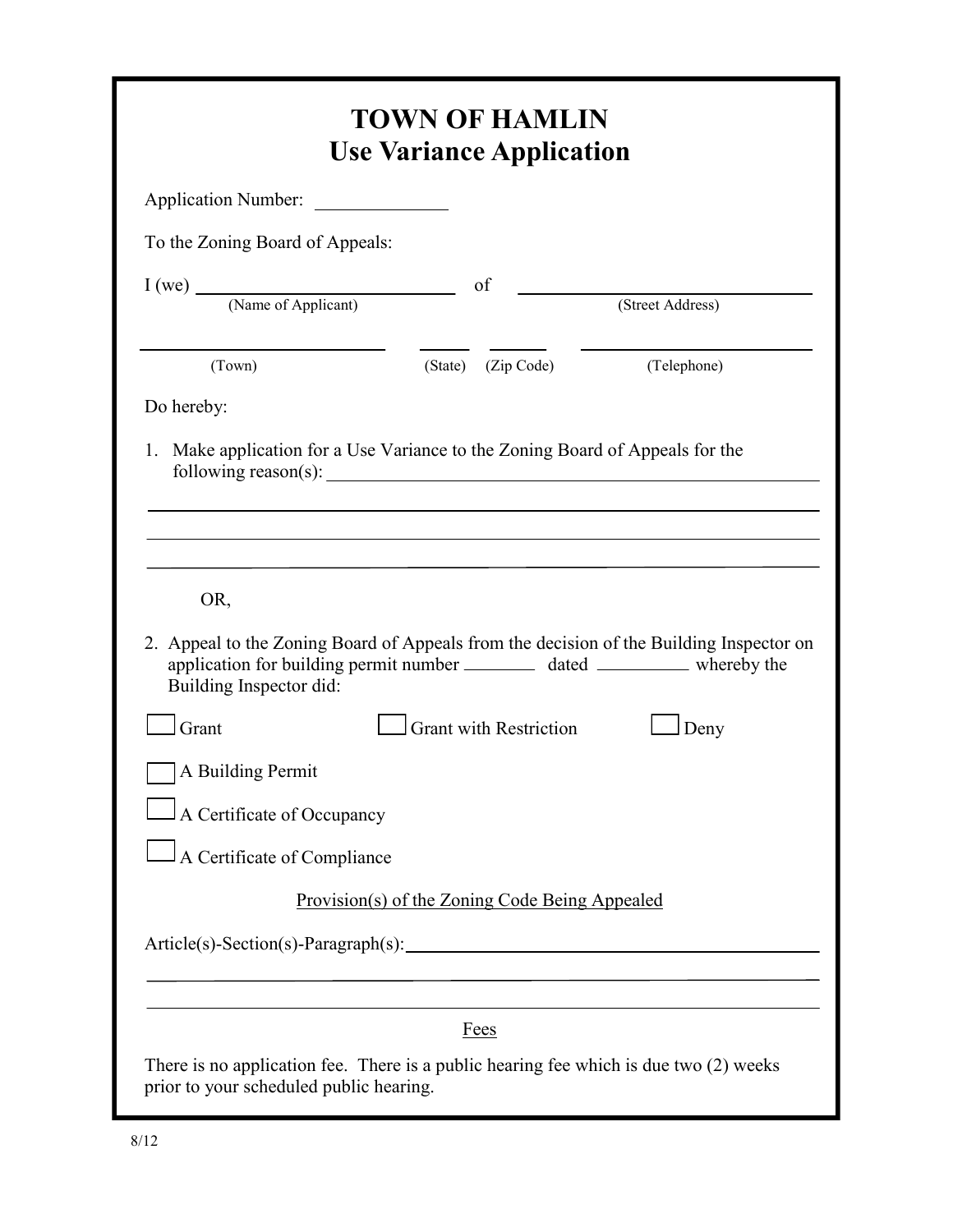## Property Identification

| Location of Property:                                                                                                                    |
|------------------------------------------------------------------------------------------------------------------------------------------|
| Tax Account No.:<br><u> 1980 - Jan Stein Stein Stein Stein Stein Stein Stein Stein Stein Stein Stein Stein Stein Stein Stein Stein S</u> |
| Zoning of the Property:                                                                                                                  |
| Use of the Property:                                                                                                                     |

#### Statement of Ownership and Interest

1. The applicant(s)

(is/are) the owner(s) of property for which the variance(s) (is/are) sought,

OR,

2. The applicant's appeal concerns property owned by .

Said owner has consented to the variance request in writing. Said consent is attached hereto.

## Use Variance

A use variance shall mean the authorization by the Zoning Board of Appeals for the use of the land for a purpose, which is otherwise not allowed or is prohibited by the applicable zoning regulation.

(Initials)

The Zoning Board of Appeals, in granting of use variances, shall grant the minimum variance that it shall deem necessary and adequate to address the unnecessary hardship proven by the applicant, and at the same time, preserve and protect the character of the neighborhood and health, safety and welfare of the community.

(Initials)

## Imposition of Conditions

The Zoning Board of Appeals shall, in the granting of use variances, have the authority to impose such reasonable conditions and restrictions as are directly related to and incidental to the proposed use of the property. Such conditions shall be consistent with the spirit and intent of the Zoning Code of the Town of Hamlin, and shall be imposed for the purpose of minimizing any adverse impact such variance may have on the neighborhood or community. If conditions are imposed, the applicant shall be required to read and understand the final resolution and shall have a statement to the fact notarized and returned to the Clerk to the Board within ten (10) days of receipt of the resolution.

(Initials)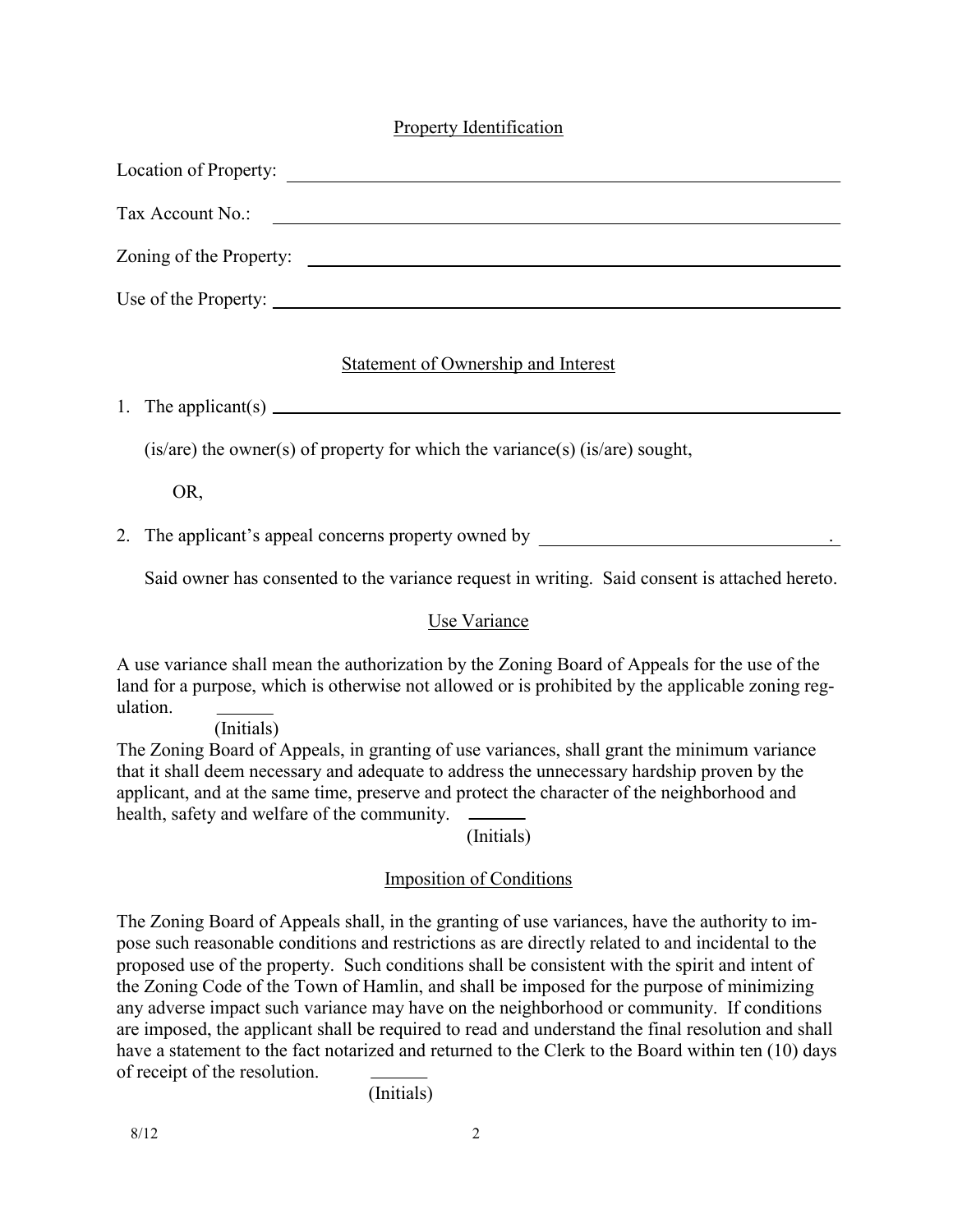#### PLEASE ADDRESS ITEMS 1 THROUGH 4 BELOW AND SUBMIT WITH YOUR APPLICATION TO THE SUPPORT BOARD CLERK. (Use additional pages if necessary)

No use variance shall be granted by the Zoning Board of Appeals without a showing by the applicant that applicable zoning regulations and restrictions have caused unnecessary hardship. In order to prove such unnecessary hardship that applicant shall demonstrate to the Zoning Board of Appeals that for each and every permitted use under the zoning regulations for the particular district where the property is located:

1. Under the applicable zoning regulation, the applicant cannot realize a reasonable return and the lack of the return is substantial as demonstrated by competent financial evidence.

2. The hardship is unique and does not apply to a substantial portion of the district or neighborhood:

3. The use variance will not alter the essential character of the neighborhood:

4. The alleged hardship is not self-created:

(DATE) (SIGNATURE OF APPLICANT(S)